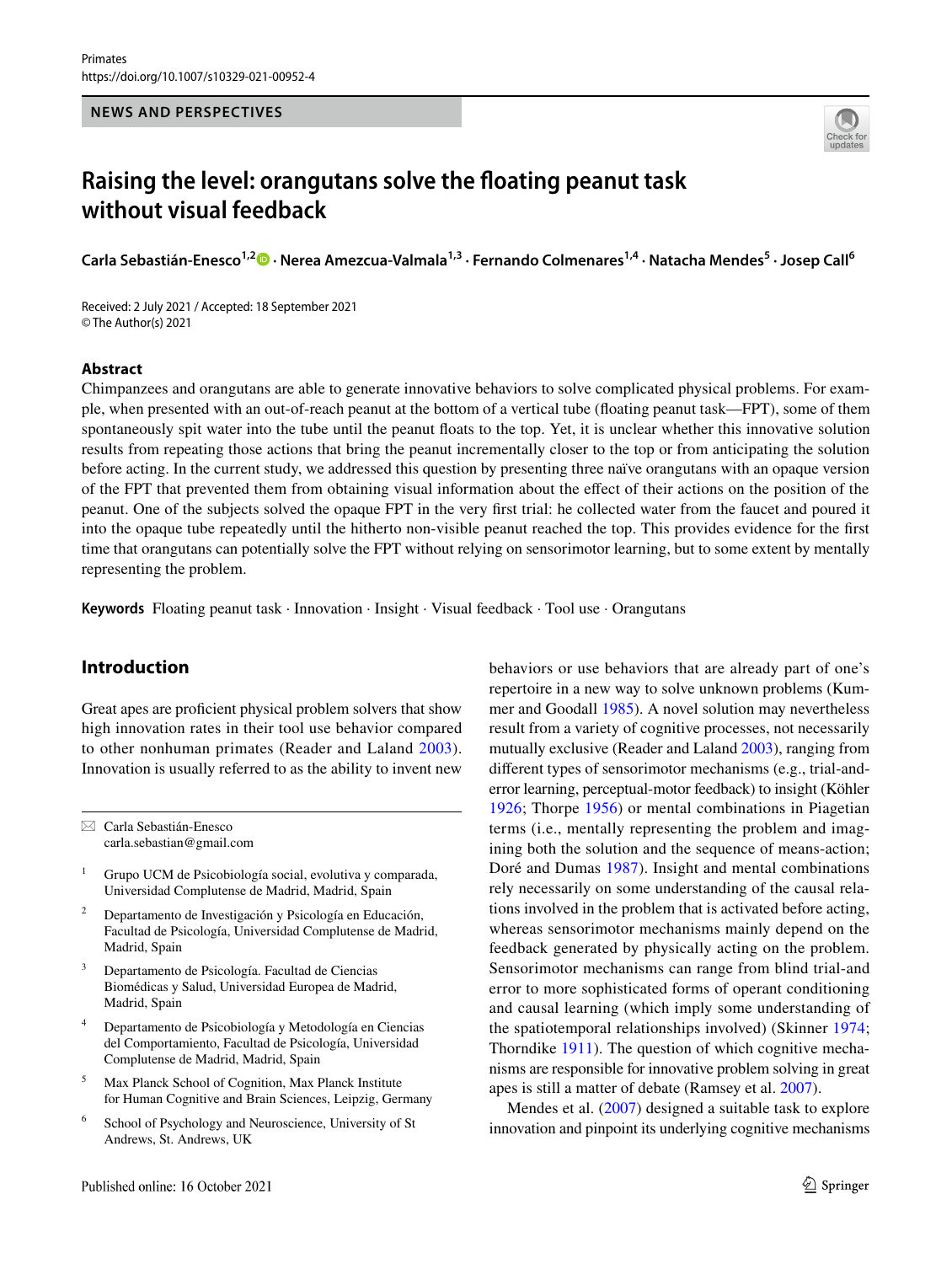in great apes: the foating peanut task (hereafter FPT). In this task, subjects are presented with a vertically oriented tube that contains an out-of-reach peanut at its bottom. The solution to this problem consists of pouring water into the tube so that the peanut foats upward until it reaches the tube opening. In the original study (Mendes et al. [2007](#page-6-6)), the peanut was already foating in a small amount of water inside a transparent tube (out of reach from the subject), and all fve orangutans tested acquired the solution (i.e., collecting water from the faucets and spitting it into the tube) in the very frst trial. Both the sudden appearance of the spitting behavior (which replaced previous inefective actions) and the fact that it was only displayed to extract the peanut from the tube (compared to control conditions) suggest that orangutans engaged in insightful problem solving. Nevertheless, two features of the task precluded us from ruling out alternative explanations based on sensorimotor processes. First, the initial state of the problem (an object foating in water) provided information about its solution. That is, one can potentially solve the task by rearranging the key elements that were already present without engaging in genuine innovation. However, subsequent studies using a dry tube -thus removing the initial perceptual cues- debunked this interpretation (DeLong et al. [2020;](#page-5-2) Ebel et al. [2019b;](#page-5-3) Hanus et al. [2011](#page-5-4)). Some naïve chimpanzees and orangutans were able to solve the dry version of the FPT.

Second, and more important, the transparent tube allowed the individuals to visually monitor the efect of their spitting behavior on the position of the foating object. Therefore, subjects could have solved the transparent-tube task by some form of instrumental learning (i.e., repeating those actions that bring the reward incrementally closer), and not necessarily by means of mental combinations prior to action. As pointed out by Mendes et al. [\(2007](#page-6-6)) in the original study, a conclusive way to identify which cognitive mechanism may underlie the solution process in the FPT is presenting an opaque tube to naïve subjects that prevents them from seeing how their spitting responses positively affect the reward's position. Recently, Ebel et al. ([2019b](#page-5-3)) used the opaque version of the FPT in a series of experiments with great apes. None of the naïve subjects spontaneously solved the opaque task. However, success could be promoted by previously experiencing one of two sensorimotor scenarios (Ebel et al. [2019b\)](#page-5-3). First, most of the subjects who succeeded in the dry transparent version of the FPT maintained the solution in the opaque version. Even the orangutans tested in the original study (Mendes et al. [2007](#page-6-6)) were able to transfer the solution, acquired 9 years earlier with the transparent quarter-filled water tube, to the opaque tube. Evidence for solution transference from simpler to more complex but analogous problems was also gathered from studies addressing other physical problems (e.g., Manrique et al. [2013](#page-6-7)). For instance, Völter and Call ([2012\)](#page-6-8) presented great apes a series of string-pulling tasks that varied in the visual access the subjects had to the diferent elements relevant for the solution process. Results show that when faced with complex problems, great apes only succeeded after a brief visual exposure to the efect of their actions in the solution process, but could maintain the solution afterwards in visually restricted versions of the task. Whether or not this is the result of the subjects identifying the common causal structure of both problems (simple and complex versions) needs further investigation. An alternative explanation is that the subjects repeated an action that worked in the past when facing the new task.

The second relevant fnding of Ebel et al. ([2019b](#page-5-3)) was the successful performance of a chimpanzee after observing an end-state demonstration in which the reward (peanut) was already foating atop the opaque tube within easy reach. Crucially, in this case, the solution was not acquired by perceptual-motor feedback. One possible (albeit speculative) explanation is that the individual tried to reproduce the observed result by generating new actions and anticipating their effect on the peanut's position. In line with this interpretation, Tennie et al. [\(2010](#page-6-9)) found that chimpanzees could solve the transparent FPT apparently by attending to the end-state of the task produced by others, and spontaneously using their own means.

Altogether, these fndings suggest that the great apes' success in the FPT may not be only due to instrumental learning or entirely controlled by sensorimotor processes. Rather, it seems that great apes may use the sensorimotor information to generate a basic knowledge of the meansend relationships and physical properties of the task, which can be subsequently applied to similar problems. However, it is still unclear whether great apes can solve the FPT by mentally representing the efect of spitting water into an opaque tube without previously witnessing the effect. In the current study, we addressed this question by presenting three naïve orangutans with the opaque version of the FPT that prevented them from obtaining visual information about the task (same apparatus as in Ebel et al. [2019b\)](#page-5-3). Unlike previous FPT studies, this study involved a fixed sequence of conditions of decreasing difficulty (i.e., from less to more visual information available regarding the tube's content). This was done to ensure that success in more cognitively demanding FPT conditions was not due to transferring the solution from simpler versions. All subjects started with the opaque tube (opaque condition) and were subsequently presented with the transparent dry tube (dry condition). Success in the opaque condition would provide the frst evidence that orangutans can solve the task without sensorimotor feedback, thus raising the possibility that individuals used mental re-combination to produce the solution. Subjects who failed in the opaque or dry tasks were then presented with a wet task, identical to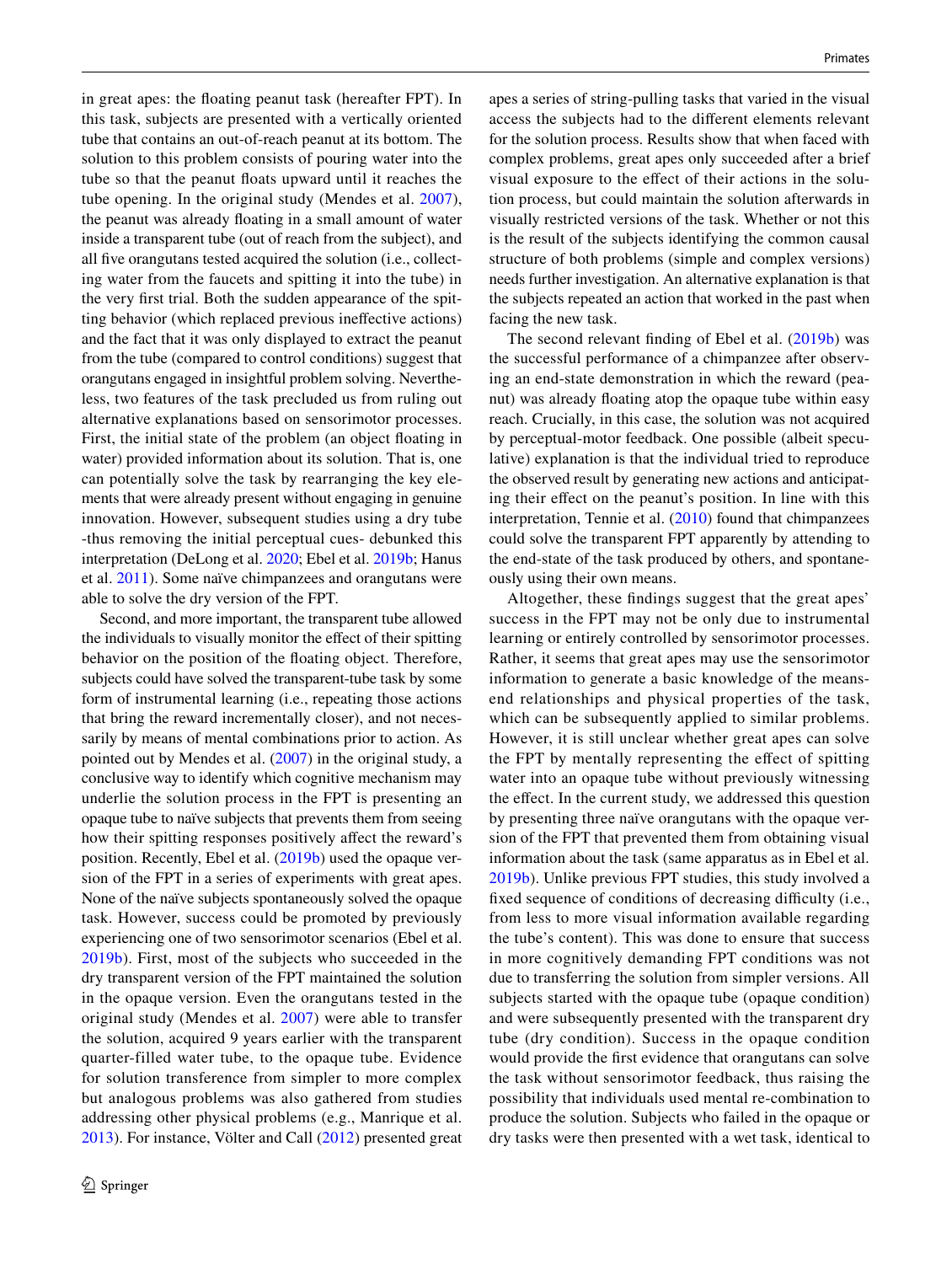the original transparent quarter-flled water tube (Mendes et al. [2007\)](#page-6-6). If subjects solve the problem in the wet but not the dry condition, it would indicate that the presence of the foating peanut facilitated the solution. We ran a series of control conditions to assess whether subjects spat water indiscriminately into the tube regardless of the presence and/or position of the peanut. Crucially, we also included a control condition (dry-control) identical to the dry condition described above, to confrm that apes can transfer the successful sequence of actions to a more complex version of the task (e.g., Ebel et al. [2019b](#page-5-3); Hanus et al. [2011](#page-5-4); Mendes et al. [2007](#page-6-6)).

## **Method**

## **Subjects**

Three male orangutans housed at the Madrid Zoo (Spain) participated in the present study: Dahi (*Pongo pygmaeus*), and Ron and Tom (both *P. pygmaeus x P. abelii* hybrids), aged 10, 16, and 19 years, respectively. However, Tom (the fanged male) was withdrawn from the study due to his general lack of interest in the task. All subjects were housed in indoor-outdoor enclosures equipped with various enrichment structures (e.g., climbing frames, ropes, natural vegetation, water sources). Subjects were naïve to the task or any other experimental procedure. They participated voluntarily in the study and were not food- or water- deprived during the test. The experiment took place in their sleeping rooms where no tools were available.

## **Materials**

Two tubes were used in this study. The opaque tube  $(long = 26 cm; \emptyset = 5 cm)$  was closed at both ends and had a single hole ( $\emptyset \approx 3$  cm) near its top part (same as in Ebel et al. [2019b](#page-5-3)). Crucially, the size and position of the hole precluded the subjects from visually monitoring the peanut until it reached the hole. The transparent tube  $(\text{long} = 26 \text{ cm}; \emptyset = 5 \text{ cm})$  was open at its top end (same as in Mendes et al. [2007\)](#page-6-6). Depending on condition, either the opaque or the transparent tube was vertically attached to the bars of the sleeping room by metal bracelets at a distance of approx. 1.5 m from the water faucet. The faucets have been in the sleeping rooms since its construction, and subjects used them on a regular basis. There was no visual contact between the tested subject and other conspecifcs.

#### **Procedure**

#### **Experimental conditions**

Orangutans were frst presented with the opaque condition, followed by the dry condition (see Supplementary file 1, Fig. 1 for a schematic drawing of experimental conditions). Each experimental condition consisted of four 25-min trials held in diferent days. The opaque trials began with the experimenter dropping the peanut into the dry opaque tube in full view of the subject. In this condition, the subjects were not able to use any visual cues to monitor the peanut inside the tube. In contrast, in the dry condition, the peanut was already inside the transparent dry tube and each dry trial began when the subject entered the room. Subjects who failed to retrieve the peanut in the opaque and dry conditions were tested in the wet-experimental condition that matched exactly the original FPT used in Mendes et al. [2007](#page-6-6) study (i.e., a transparent tube flled with a quarter of water and the peanut foating inside but out of reach). The wet-experimental condition consisted of four 2-min trials administered on diferent days.

## **Control conditions**

We administered four diferent control conditions: wetcontrol, top, table, and dry-control (see Supplementary fle 1,Fig. 2 for a schematic drawing of control conditions). The wet-control condition was only presented to subjects who went through the wet-experimental condition and consisted of the very same water-flled transparent tube but without a peanut inside. This was done to assess whether the spitting behavior was exclusively due to the presence of water. The procedure and number of trials for the wet-control condition were the same as for the wet-experimental one. We counterbalanced the order of presentation of both wet conditions across subjects. The top, table, and dry-control conditions were administered at the end of the experiment to all subjects regardless of their performance in experimental conditions (same control conditions as in Mendes et al. [2007](#page-6-6)). In the top condition, a peanut was attached to the top of the transparent tube, and was thus within easy reach of the subject. This was done to rule out that subjects' spitting behavior was triggered by the mere presence of the tube. In the table condition, a peanut rested on a table that was located outside the cage, and 31 cm away from the transparent tube and thus subjects could not reach it. We presented this condition to assess whether subjects' spitting behavior was triggered by a frustration effect. The dry-control condition was identical to the dry condition except that each dry-control trial took 2 min. We included the dry-control condition to test whether subjects that only managed to get the peanut on the wet test condition would solve the task without the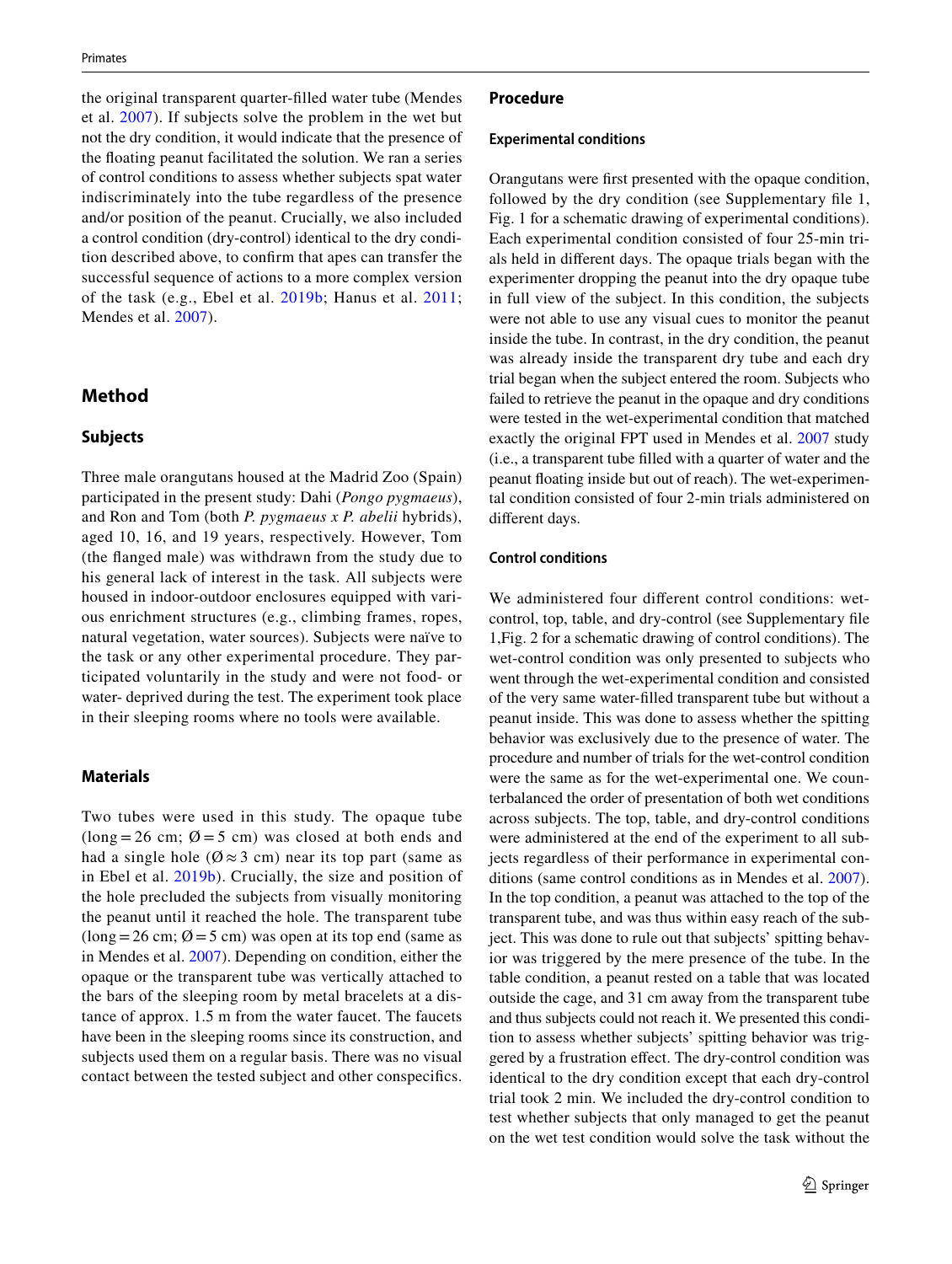presence of water inside. Each of these control conditions involved four 2-min trials. Table, top and dry-control trials were grouped into four 3-trial blocks held in diferent days. Order of presentation within and between blocks was counterbalanced across subjects.

### **Coding and analyses**

All sessions were videotaped. For each trial, we coded whether and when the subjects solved the task (i.e., retrieved the peanut), as well as the latency to frst spit into the tube and the time elapsed between successive water spits. Additionally, we scored the frequency of tube-directed actions that were inefective for solving the task: hand/foot actions (pulling, lifting, banging) and mouth actions (biting, licking). A second coder coded 33% of the trials. Inter-observer reliability was excellent for all measurements (*Pearson*'s correlation coefficient: latencies to success,  $r = 1.00$ ; latencies to spit,  $r = 1.00$ ; number of spits,  $r = 1.00$ ; tube-directed actions,  $r = .95$ ).

## **Results**

The two orangutans succeeded in retrieving the peanut from the tube, albeit in diferent conditions. Dahi acquired the solution in the very frst trial of the opaque condition and continued to succeed in all the following experimental sessions (four opaque and four dry sessions). Ron failed to solve the task during the opaque and dry conditions, and therefore was presented with the wet conditions. He managed to get the peanut in the frst wet-experimental trial, and only needed one trial to succeed during the dry-control condition.

For Dahi, the time required to solve the problem decreased exponentially across sessions ( $y=x^{-0.94}$ , adjusted

 $R^2 = .87$ ,  $F_8 = 53.73$ ,  $p < .001$  $p < .001$ ; see Fig. 1a). It took him 1446 s to get the peanut for the frst time, but only 154 s on average in the subsequent experimental sessions (latency range  $= 85-254$  s). Dahi's latency to first spit water into the tube also decreased sharply across sessions ( $y=x^{-0.89}$ ,  $R^2 = .76$ ,  $F_8 = 25.94$ ,  $p = .001$ , see Fig. [1a](#page-3-0)). Crucially, once the spitting behavior appeared for the frst time, the frequency of tube-directed (hand/foot and mouth) actions declined dramatically, while the inter-spit latencies shortened (Supplementary fle 2, Table S1). In particular, Dahi displayed a total of 50 tube-directed actions in the frst trial, but only an average of 3.43 actions (frequency range  $=0$ –7 actions) in the following experimental trials. Regarding the spitting pattern, the time lag between the frst spit and the retrieval of the reward was 937 s in the frst trial, but only 111 s on average (latency range  $=45-232$  s) in the subsequent trials. Dahi needed 4 water spits to get the reward for the frst time and 3–4 water spits in the remaining experimental trials (Supplementary fle 2, Table S1).

Surprisingly, Dahi only got the reward in the first drycontrol condition (latency to get the reward: 149 s), but not in the remaining three dry-control trials. Yet, he spat water into the tube during the frst three dry-control trials, and overall, added more water in the dry-control (mean=1.75, total = 7 spits) compared with the table (mean = 0) and top  $(\text{mean} = 0.5, \text{ total} = 2 \text{ spits})$  conditions. Throughout the course of the experiment, Dahi seemed to lose motivation to engage in the task. When arriving at the control phase, he often walked away from the tube and stayed at some distance from the experimental setup.

Ron did not add water into the tube during the opaque and dry conditions. In fact, he displayed very few actions toward the tube across the experimental conditions (Opaque: mean = 5, range =  $1-9$  actions; Dry: mean = 1, range =  $0-4$ actions). However, he managed to solve the task in the frst



<span id="page-3-0"></span>**Fig. 1** Latencies to frst spit and getting the reward and frequency of (hand, foot, and mouth) manipulations for **a** Dahi across the opaque and dry trials, and **b** Ron across the wet- and dry-control trials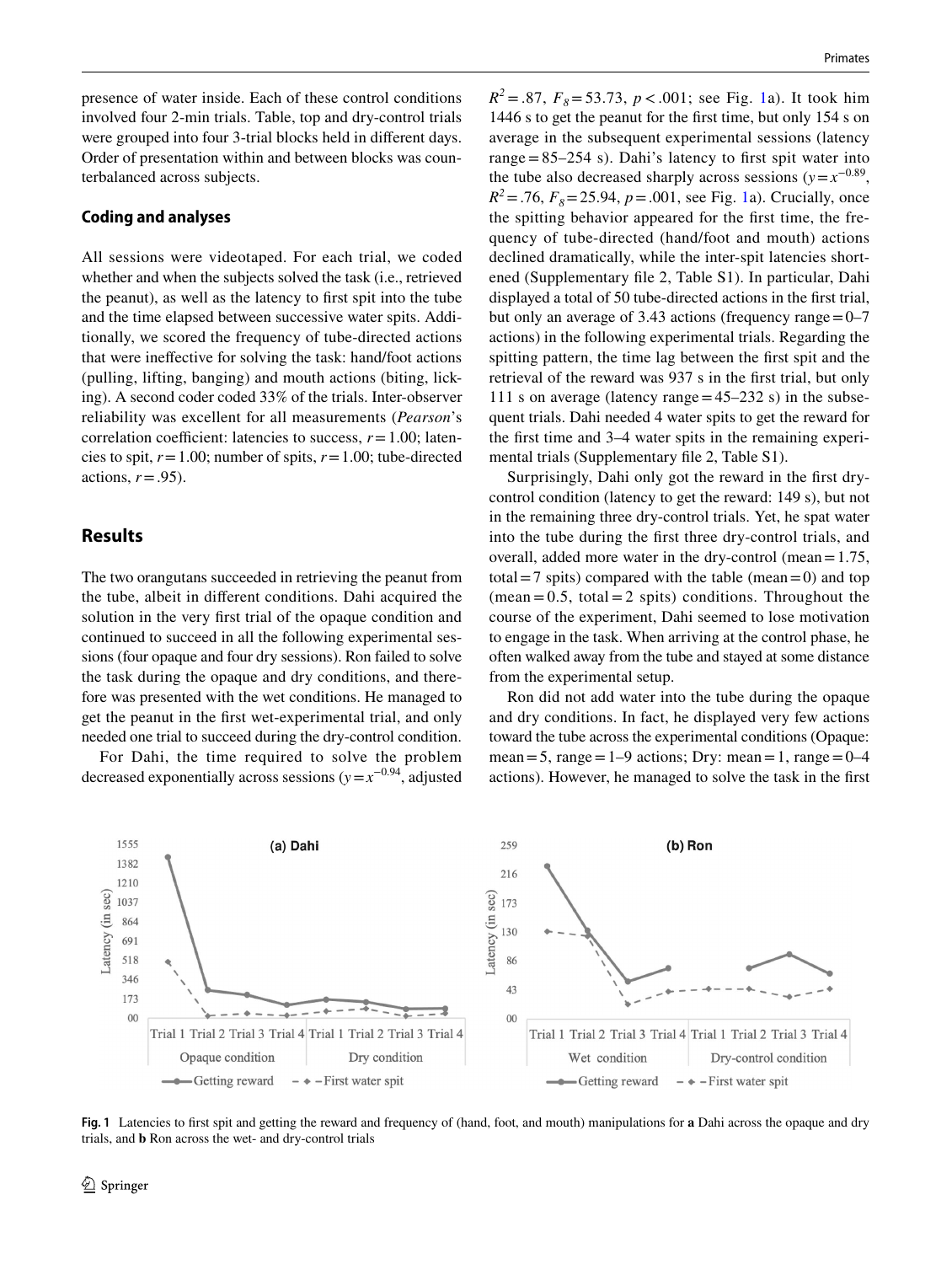trial of the wet-experimental condition. When presented with the dry-control condition, Ron spat water into the tube during the frst trial, but was only successful from the second trial onwards (Dry control: mean =  $80 \text{ s}$ , range =  $68-97 \text{ s}$ ). As for Dahi, the time needed to get the reward decreased exponentially across wet- and dry-control sessions ( $y = x^{-0.96}$ ,  $R^2 = .91$ ,  $F_7 = 70.17$ ,  $p < .001$ , see Fig. [1b](#page-3-0)): from 228 s in the frst wet trial to an average of 84 s in the remaining ones (latency range  $=$  56–132 s). Moreover, whereas in the first wet trial the time lag between Ron's frst spit and the retrieval of the reward was 97 s, in the remaining successful trials, he only needed 32 s on average (latency range=8–64 s). Similarly, the latencies to frst spit decreased exponentially over time ( $y = x^{-0.94}$ ,  $R^2 = .87$ ,  $F_8 = 52.10$ ,  $p < .001$ ). Ron required 1 water spit to get the reward for the frst time during the second wet-experimental trial, and 1–3 water spits in the remaining wet-experimental and dry-control trials (Supplementary fle 2, Table S1). Regarding the tube-directed (hand/ foot and mouth) manipulations, in contrast with Dahi, we did not fnd a clear pattern of before-after decline once Ron found the solution (Supplementary fle 2, Table S1). Ron produced few actions during the opaque and dry conditions  $(mean=3, range=0-9$  actions), and displayed a similar pattern during the wet-experimental and dry-control conditions (mean  $= 2.13$ , range  $= 0-7$  actions; see Table S1). In the control conditions, Ron did not spit water into the tube and only displayed an average of  $0.33$  actions (range  $=0-2$  actions) across the top, table, and wet-control trials.

## **Discussion**

One of the two successful orangutans, Dahi, was able to spontaneously solve the opaque version of the FPT without any visual feedback. The solution (i.e., collecting water from the faucet and pouring it into the tube) appeared suddenly after a period of active but unsuccessful exploration, and was only used to lift the peanut out of the tube (comparison with control conditions). More importantly, in his frst encounter with the opaque task, Dahi spat water into the tube a total of four times even though none of the spits produced visible changes in the peanut's position until it fnally reached the tube's hole. In other words, his spitting behavior was not maintained by diferential reinforcement (i.e., repeating those actions that bring the peanut incrementally closer to the top). This provides evidence for the frst time that orangutans can solve the FPT without relying on sensorimotor learning, and it may indicate that orangutans may be capable of mentally anticipating the solution to the problem.

Despite being an intuitive problem, which does not require a complex and artifcial sequence of actions, solving the FPT has proved to be highly difficult for both human and nonhuman primates, as well as other species (e.g., Bird and Emery [2009](#page-5-5); Ebel et al. [2019a](#page-5-6); Hanus et al. [2011](#page-5-4)). In fact, the proportion of successful human and nonhuman individuals is typically modest. Its difficulty rests, at least, on two main features. First, water is rarely used for instrumental purposes among the tested species, and its nature considerably departs from that of typical tools (liquid vs. solid); consequently, its use implies a diferent kind of means-end coordination. Second, the water has a strong a priori function (i.e., satiating thirst). This latter aspect has to do with functional fxedness, in the words of Shettleworth ([2012](#page-6-10)), "the enemy of [mental] restructuring" (p. 218). Functional fxedness refers to a persistent reliance on past experience with a particular object in a consistent and specifc way that precludes an unusual use of such object. One study suggests that this phenomenon may be responsible for so many great apes failing the FPT (Hanus et al. [2011](#page-5-4); see also Ebel et al. [2021](#page-5-7) for evidence of functional fxedness in other problem-solving contexts). Considering all this, our orangutan showed a sophisticated representational capacity while using water as a tool.

The only previous study of 24 naïve chimpanzees that has used the same opaque version of the FPT failed to fnd positive results (Ebel et al. [2019b](#page-5-3)). Although our fndings should be taken very cautiously due to the limited sample size  $(n=2)$ , this interspecies difference is surprising as both chimpanzees and orangutans are known to show high innovation rates. Perhaps the orangutans' unique socioecology, life history, and arboreal lifeway prepares this species for a stronger preference for exploring and using objects with the mouth (e.g., O'Malley and McGrew [2000\)](#page-6-11). The mothers' arboreal lifestyle forces their infants to use their hands to cling onto them and to use their mouth to explore the environment (Schuppli et al. [2021](#page-6-12)). These natural predispositions could generate richer and more complex sensorimotor schemes which may have favored the emergence of novel oral actions in the FPT context. Yet, considering the ensemble of FPT studies, the number of successful subjects in both chimpanzees and orangutans may have been too small to detect species diferences.

At the very least, these fndings indicate that success (or failure) in the FPT cannot be reduced to between-species diferences. Indeed, the current study together with the previous FPT studies show substantial individual diferences in performance within the species tested. A growing literature on nonhuman (and human) innovation consistently shows high rates of individual variability in innovative problemsolving that results from many sources (see Reader et al. [2016](#page-6-13) for a review). One of the key predictors for success is the subject's motivation to engage in the problem that is generally operationalized as both the latency to approach the task and the number of task-directed actions (Grifn and Suez [2014\)](#page-5-8). Although our study design does not allow us to identify the potential contributors to the inter-individual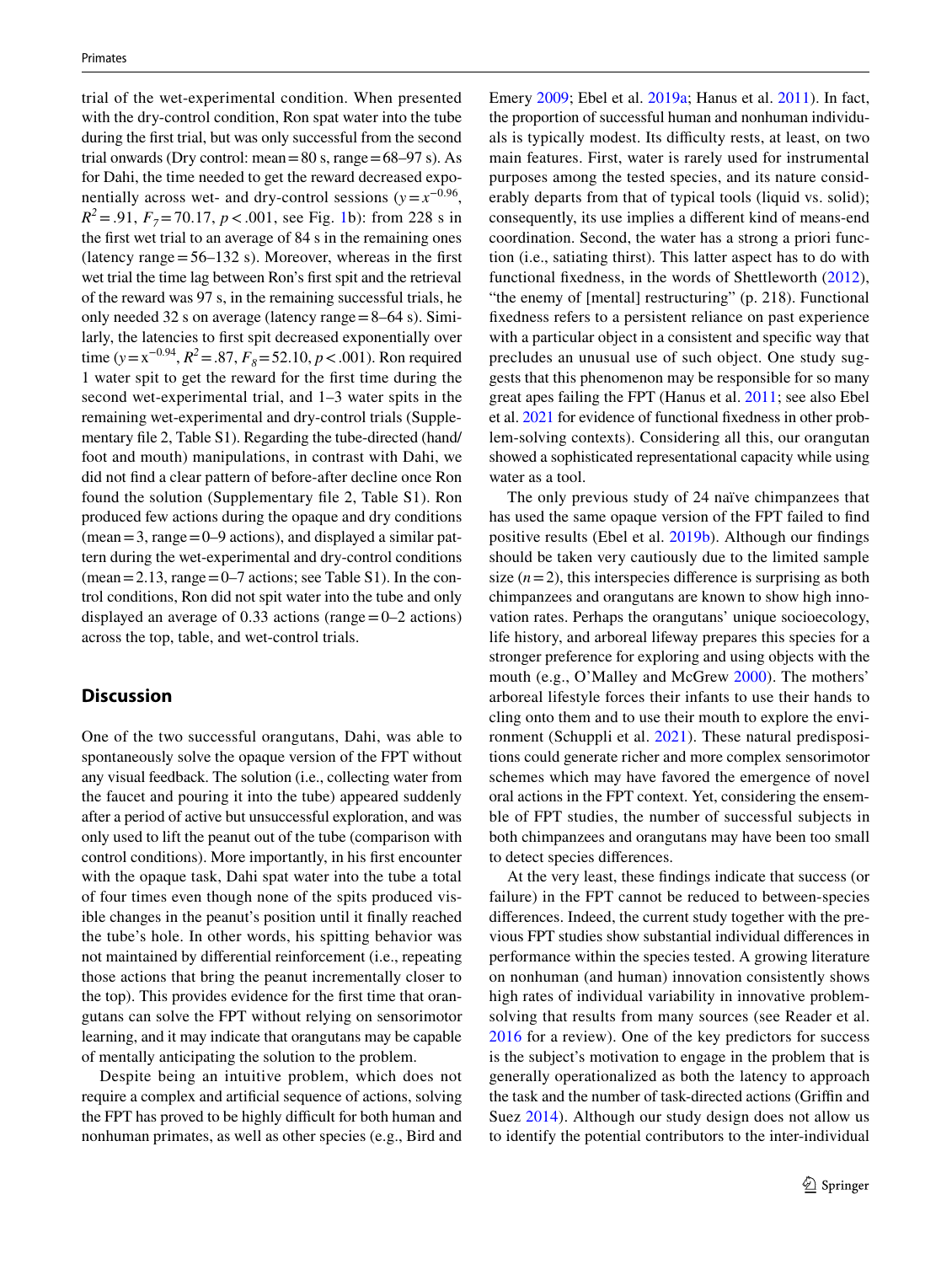variation observed, our results are consistent with this fnding: the withdrawn subject never approached the experimental setup; and the diferences in performance between the two successful orangutans mirrored their diferences in active exploration of the task. The potential causes for these inter- and intra-individual diferences in motivation are nevertheless unknown. Undoubtedly, the study of individual variability is a promising way to shed further light on the mechanisms underpinning innovative problem-solving across species (Kuczaj [2017\)](#page-5-9).

The other successful individual, Ron, eventually got the peanut in the frst trial of the original version of the FPT (wet-experimental condition) and was able to transfer this solution to the more demanding transparent version after a single trial. Also, he discriminated between experimental and control conditions, and only directed his spitting behaviors to lift the peanut out of the tube. Although we cannot conclude, in line with previous fndings, that this subject innovated by means of mental combinations, the behavioral pattern displayed by Ron was similar to that of Dahi in the opaque condition, i.e., sudden appearance of the solution and exponential time decrease at getting the reward across trials, once the solution had been discovered. These data lend further support to the hypothesis that even when perceptualmotor feedback is available, great apes' problem-solving skills seem to go beyond the scope of basic sensorimotor processes, and presumably rely on a basic understanding of the means-end relationship involved.

In conclusion, the present study shows for the frst time that orangutans can potentially mentally generate the correct solution for the FPT without receiving visual information about the effect of pouring water into the tube to extract the peanut. This depends on some understanding of the meansend relationship involved. However, it is unclear whether the orangutans' knowledge about the task is encoded as procedural or practical representations (in terms of "*what* causes the peanut reach the top of the tube") or as abstract knowledge (in terms of "*how* the peanut reaches the top of tube") (Seed and Mayer [2017\)](#page-6-14). To further shed light on this question, more tests of the opaque version of the FPT with naïve orangutans and other great ape species (especially, chimpanzees) are needed. Those tests should systematically manipulate the causal properties involved (e.g., presenting rewards that do not foat) to gain insights on the nature of great apes' innovative problem-solving.

**Supplementary Information** The online version contains supplementary material available at<https://doi.org/10.1007/s10329-021-00952-4>.

**Acknowledgements** We thank Marieta Viedma for her assistance in the collection of data. We also appreciate the work of the keepers from the Zoo of Madrid who provided help with the apes and the directorate of the Madrid Zoo for permission to conduct the study. We also would like to thank the two anonymous reviewers for their insightful feedback on an earlier version of this article. This study was supported by project grants from the Regional Government of Madrid and the Universidad Complutense de Madrid (CCG07-UCM/SAL-2578; UCM-BSCH GR58/08) awarded to F. Colmenares. We adhered to all applicable international, national, and institutional guidelines concerning behavioral (noninvasive) research with nonhuman animals.

**Funding** Open Access funding provided thanks to the CRUE-CSIC agreement with Springer Nature.

**Open Access** This article is licensed under a Creative Commons Attribution 4.0 International License, which permits use, sharing, adaptation, distribution and reproduction in any medium or format, as long as you give appropriate credit to the original author(s) and the source, provide a link to the Creative Commons licence, and indicate if changes were made. The images or other third party material in this article are included in the article's Creative Commons licence, unless indicated otherwise in a credit line to the material. If material is not included in the article's Creative Commons licence and your intended use is not permitted by statutory regulation or exceeds the permitted use, you will need to obtain permission directly from the copyright holder. To view a copy of this licence, visit<http://creativecommons.org/licenses/by/4.0/>.

## **References**

- <span id="page-5-5"></span>Bird CD, Emery NJ (2009) Rooks use stones to raise the water level to reach a foating worm. Curr Biol 19:1410–1414. [https://doi.org/](https://doi.org/10.1016/j.cub.2009.07.033) [10.1016/j.cub.2009.07.033](https://doi.org/10.1016/j.cub.2009.07.033)
- <span id="page-5-2"></span>DeLong CM, Burnett C (2020) Bornean orangutans (*Pongo pygmaeus pygmaeus*) use water as a tool in the foating object task. Anim Behav Cogn 7:327–342. [https://doi.org/10.26451/abc.07.03.05.](https://doi.org/10.26451/abc.07.03.05.2020) [2020](https://doi.org/10.26451/abc.07.03.05.2020)
- <span id="page-5-1"></span>Doré FY, Dumas C (1987) Psychology of animal cognition: Piagetian studies. Psychol Bull 102:219–233. [https://doi.org/10.1037/](https://doi.org/10.1037/0033-2909.102.2.219) [0033-2909.102.2.219](https://doi.org/10.1037/0033-2909.102.2.219)
- <span id="page-5-6"></span>Ebel SJ, Hanus D, Call J (2019a) How prior experience and task presentation modulate innovation in 6-year-old-children. J Exp Child Psychol 180:87–103.<https://doi.org/10.1016/j.jecp.2018.12.004>
- <span id="page-5-3"></span>Ebel SJ, Schmelz M, Herrmann E, Call J (2019b) Innovative problem solving in great apes: the role of visual feedback in the foating peanut task. Anim Cogn 22:791–805. [https://doi.org/10.1007/](https://doi.org/10.1007/s10071-019-01275-0) [s10071-019-01275-0](https://doi.org/10.1007/s10071-019-01275-0)
- <span id="page-5-7"></span>Ebel SJ, Völter CJ, Call J (2021) Prior experience mediates the usage of food items as tools in great apes (*Pan paniscus, Pan troglodytes, Gorilla gorilla, and Pongo abelii*). J Comp Psychol 135:64–73. <https://doi.org/10.1037/com0000236>
- <span id="page-5-8"></span>Griffin AS, Guez D (2014) Innovation and problem solving: a review of common mechanisms. Behav Process 109:121–134. [https://doi.](https://doi.org/10.1016/j.beproc.2014.08.027) [org/10.1016/j.beproc.2014.08.027](https://doi.org/10.1016/j.beproc.2014.08.027)
- <span id="page-5-4"></span>Hanus D, Mendes N, Tennie C, Call J (2011) Comparing the performances of apes (*Gorilla gorilla, Pan troglodytes, Pongo pygmaeus*) and human children (*Homo sapiens*) in the foating peanut task. PLoS One 6:1–13. [https://doi.org/10.1371/journal.](https://doi.org/10.1371/journal.pone.0019555) [pone.0019555](https://doi.org/10.1371/journal.pone.0019555)
- <span id="page-5-0"></span>Köhler W (1926) The mentality of apes. Harcourt, Brace & Company Inc, New York
- <span id="page-5-9"></span>Kuczaj SA (2017) Animal creativity and innovation. In: Call J, Burghardt GM, Pepperberg IM, Snowdon CT, Zentall T (eds) APA handbook of comparative psychology: Perception, learning, and cognition (Vol 2). American Psychological Association, Washington, pp 627–641